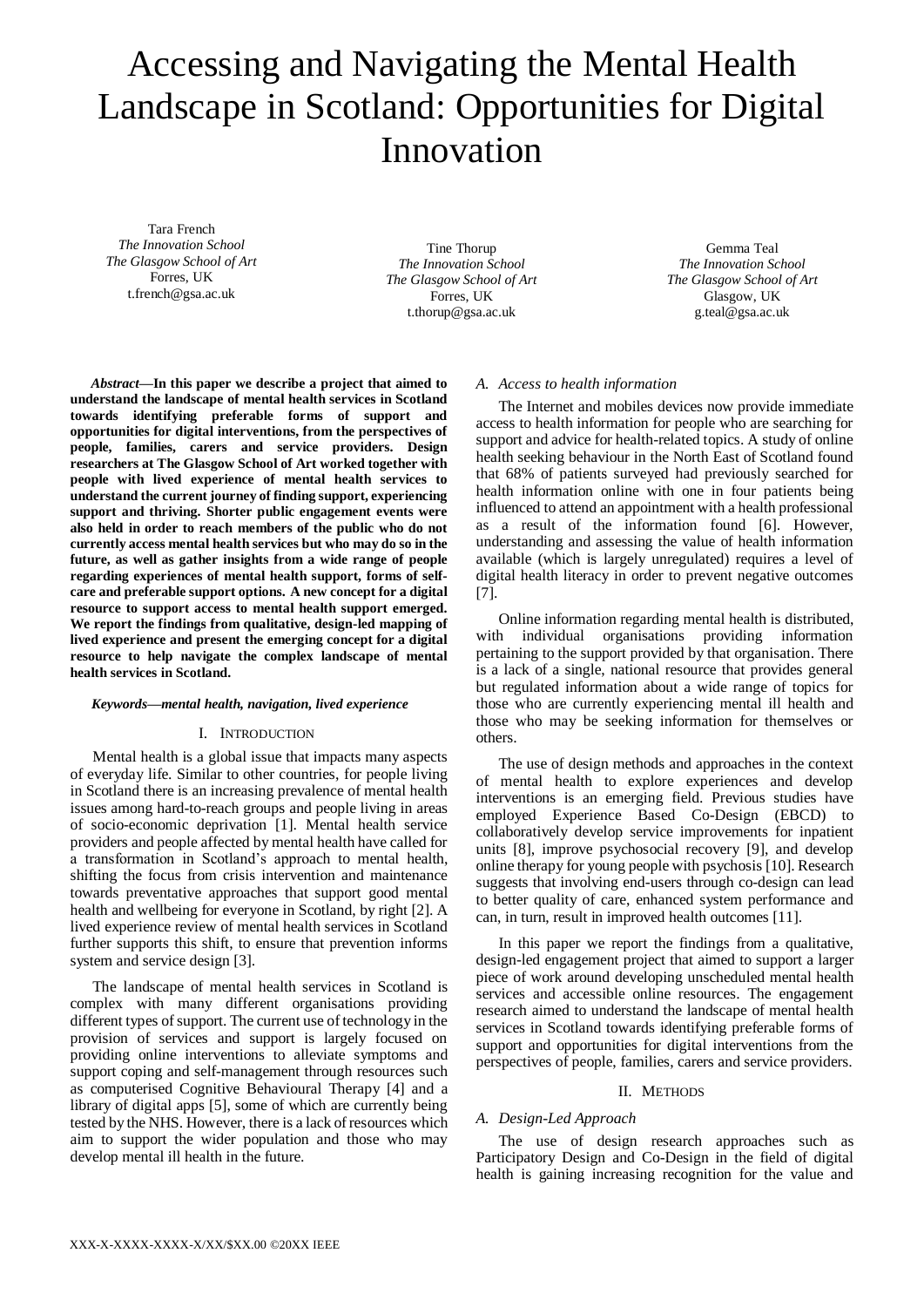benefits of involving end-users in the design and delivery of services that will affect them [12]. Design methods and approaches have been traditionally used in human computer interaction in the design of interfaces and user experience but more recently have grown to be popular much earlier in the design process to ensure products and services meet identified needs.

The design-led approach at the Innovation School, The Glasgow School of Art, has been applied within the Digital Health and Care Institute (DHI) Innovation Centre to support the co-design of services, systems and health and care experiences with practitioners, people with lived experience, academics and industry partners. The person-centred approach supports exploration and creation of 'preferable' solutions to complex societal challenges to innovate systems, pathways and experiences of care. The value of design in the context of health and social care innovation lies in the strengths of design practice in visualisation, strategic roadmapping and co-design. The visual language of design gives form to complexity in a way that creates shared understanding among those who are creatively engaged in the design process. The visual exploration of a shared problem space such as health and care generates insights that can be translated into tangible opportunities and actions for meaningful change.

Deploying expertise in visualisation, strategic roadmapping and co-design, the design research group at the Innovation School support partners and participants to create a vision of a 'preferable' future by dynamically and iteratively prototyping solutions, resulting in transformed services, pathways, systems and experiences across health and social care.

In the current project, a design-led approach was employed to support engagement and involvement of members of the public and people with lived experience in the exploration of the landscape of mental health support in Scotland. The approach offered a way for these voices to inform the design of future services and forms of support for mental health, and to do this in a person-centred way.

## *B. Public engagement: Pop-up approach*

Creative engagement with members of the public was designed using a pop-up approach [13]. A pop-up approach was employed in order to reach members of the public who do not necessarily currently access mental health services, as well as a wide range of citizens and carers to gather insights into any experience of mental health support, forms of self-care and preferable support options. Pop-ups were held in locations across the North East of Scotland at pre-existing public events. Conversations started with general questions regarding wellbeing, e.g. 'what keeps you well?', leading to more focussed questions around how people look after their mental health.

# *C. Mapping workshops*

Mapping workshops using designed tools were employed to understand access to and experiences of people who are currently accessing mental health services. The workshops provided a safe, collaborative space for participants to share their experiences of accessing and receiving support for mental health. Participants were supported to map their experiences individually or in small groups to understand the journey of finding, receiving support and thriving (see Figure



Fig. 1. Example of the workshop mapping tool (T.Thorup)

1). The mapping also provided a way to identify needs and opportunities for new forms of support, and to further understand the role of digital mental health services (challenges and opportunities) and what the expectations would be from digital mental health services.

## III. FINDINGS

Insights generated through each of the design engagement activities were clustered thematically per engagement. The insights generated across the engagements were then analysed thematically to identify emerging and recurring themes across all activities.

The following section outlines the emerging insights around finding, experiencing support and thriving, and also the overall key themes and areas of opportunity that resulted from each engagement.

# *A. Emerging insights: finding, experiencing support and thriving*

Participants shared their experiences in a narrative style (beginning – middle – end), which clustered around three phases, which we describe as 'finding support', 'experiencing support', and 'thriving' (see Figure 2). One theme which cut across all stages of the mental health journey which is of particular importance was the intermittent or cyclical nature of need.

The cyclical, relapsing and remitting nature of many mental health experiences meant that people needed to find and access support intermittently, which was a challenge if circumstances had changed i.e. moving to different location, changes in staff and services, or being 'off the books' (discharged by the service). Participants highlighted the need for the reassurance of a 'safety net', i.e. a fast way back into services at the early signs of a possible relapse, catching them before things became bad. This idea was also described as having 'weak and strong' ties to the medical system, whereby strong ties are in place during challenging periods when more support is required, and weak ties exist to permit reengagement with services if and when required. A person's safety net also encompassed knowing yourself well enough to recognise symptoms and having a plan in place for this in advance, whilst well. A safety net could be things or people or systems.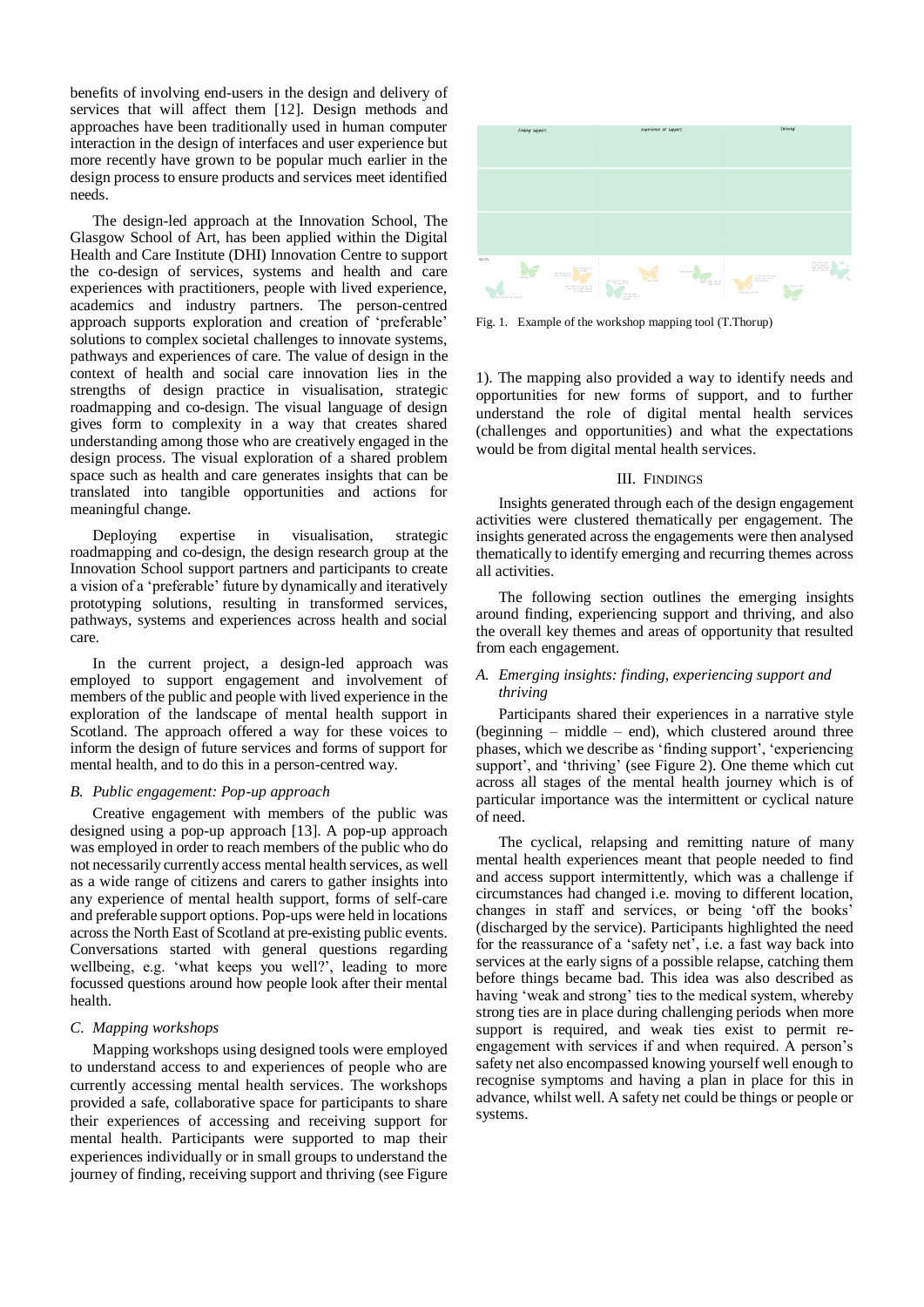

Fig. 2. Emerging insights of finding and experiencing support and thriving (T.Thorup)

*a) Finding Mental Health Support:* The 'finding support' stage tended to be focussed around self-initiated support and information seeking through various approaches such as online, through the health service or by meeting other people with similar issues. Word of mouth and local advertisements helped participants find the right person and form of support. Although it was mentioned that events can be poorly attended, and it is hard to ensure people are aware. In some cases, online information provided a way for people to develop their own knowledge of their condition and support available. Some participants thought online support should be supplementary with many participants emphasising the importance of face to face support.

A central barrier to finding support was not knowing what to look for, where to look or who to ask. Finding information took long periods of time and participants often felt they had to seek out information themselves and lacked an overview of what was out there. Leading on from this was not knowing if something was good or not, or relevant to their specific circumstance. Word of mouth often played a key role in determining the choice of support, but finding the right person to ask/trust also took a long time. Participants (including carers) wanted to know the big picture about what services (statutory and community/third sector) were available, what/who they are good for, how they access etc. in order to empower themselves to choose, and to know if they are eligible, what the capacity of the service is, how long they would wait and if self-referral was possible. Participants also commented that many initiatives are short lived so it is difficult to know if something is still in existence. Participants hence stated the importance of clear information describing the benefits of the support available, suggesting that this could enable people to determine which support would be best to seek depending on their circumstances.

*b) Experiencing Mental Health Support:* Experiences of support were very mixed across the types of service/support accessed and received and relied to a great extent on the person seeing them. Participants reported that everyone needs help to find a form of support that will work for them, and relationships were also stressed as important in order to find the health and care professional and peers that

work well with the person. The type of support also differed according to the stage of the journey/trajectory, with different services supporting different needs. The different types of services described included: National Health Services (NHS), charity and third sector organisations, and peer support groups. The importance of statutory services' knowledge and awareness of what is available in the community was highlighted and requires an integrated approach to knowledge sharing to ensure seamless transitions and experiences.

In experiencing support, participants were again becoming self-knowledgeable and highlighted the importance of knowing what resources are available, such as social care, to enable support to be given to remove other stressors that can contribute to, or exacerbate an issue.

*c) Thriving:* Each participant's journey was unique, and experiences and needs varied. Common experiences were found in 'Thriving' where participants placed importance on ownership and self-management through using the knowledge they had gained about themselves during their journey to better understand what worked for them. This also involved recognising the signs and symptoms that indicate they may need additional support. Participants developed a personal expertise about their needs and most benefitical support through their lived experience.

Strategies employed during 'thriving' included outdoor activities and exercise, healthy eating, social/peer support activities, and also an emphasis on structure and discipline. Less emphasis was placed on external and clinical support at the 'thriving stage' and if present seemed to be something that was in the background as a 'static' foundation or maintenance rather than an action by the participant e.g. continuing to take medication.

Learning and sharing experiences with others was suggested as a way to support other people to identify what might work for them and also the signs and symptoms that may suggest they need support. Many participants mentioned helping others as being very helpful for their own mental well-being.

# *B. Key themes and areas of opportunity*

Throughout the engagement process, participants identified opportunities for change and generated a range of potential solutions. Six thematic areas emerged which also identified key challenge areas (see Figure 3). The emerging themes encompassed the process of illness and recovery from the earliest stages, in which people began to conceptualise their distress as abnormal; the recognition that they are struggling to manage this distress on their own; their decision to seek help; their search for appropriate sources of help and information, and determining the availability of these resources, their navigation of these structures (for example eligibility criteria, waiting times etc); learning what works by testing out different forms of help and support; learning what is expected by services; establishing a way of working that fostered autonomy, gradually taking more control and, eventually reducing their support in a way which contained